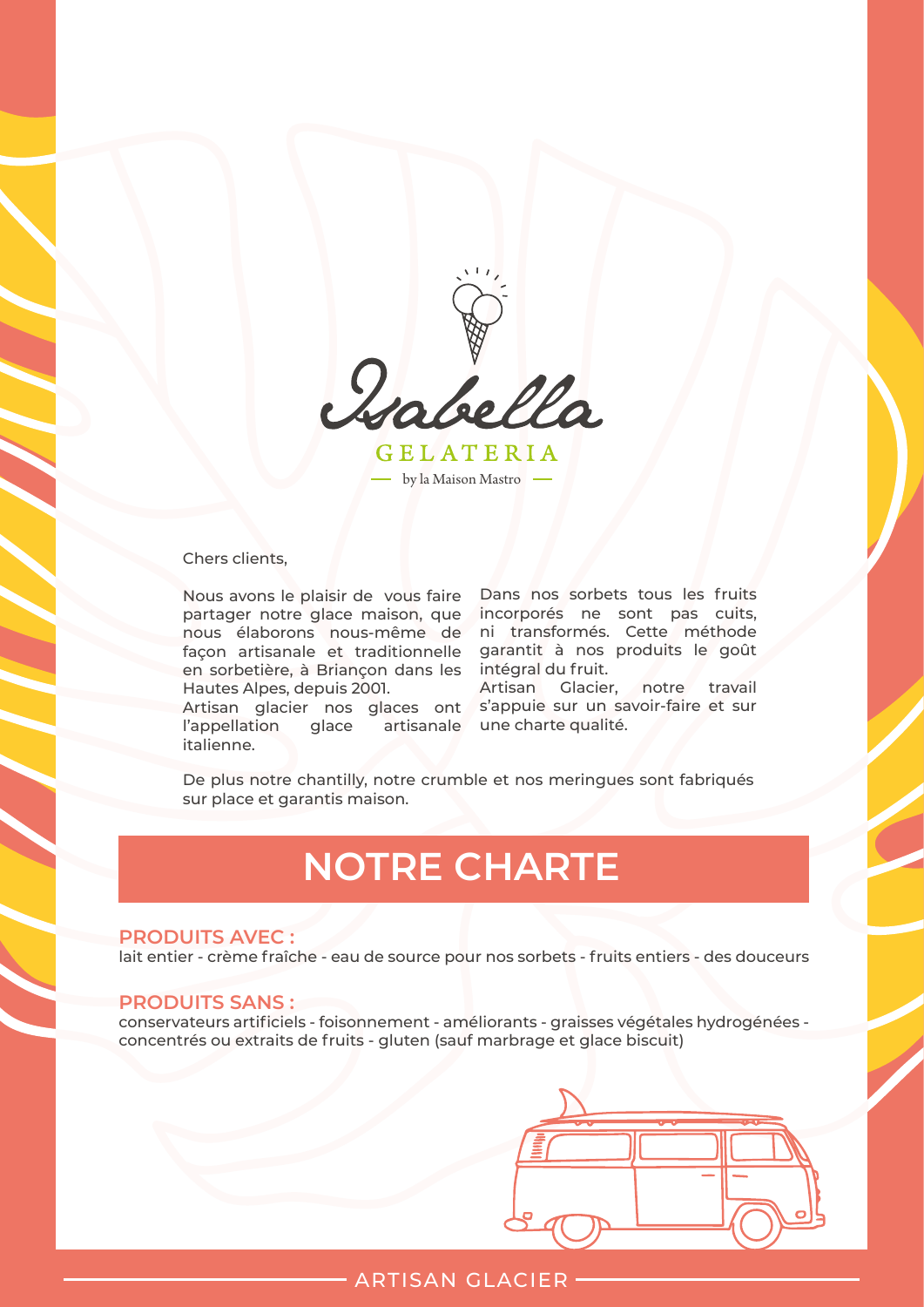## **CRÈMES GLACÉES**

**AMARENA** *EN : Cherry and Cream*

**CHOCOLAT** *EN : Chocolate*

### **COOKIE**

**MENTHE CHOCOLAT** *EN : Mint Chocolate*

**ROCHER** *EN : Praline flavored Chocolate*

**STRACCIATELLA**

**VANILLE** *EN : Vanilla*

**CAFÉ** *EN : Coffee*

**CHOCOLAT BLANC** *EN : White Chocolate*

**FLEUR DE LAIT** *EN : Milk Cream*

**NOISETTE** *EN : Hazelnuts*

**ROSE**

**TIRAMISU**

**YAOURT** *EN : Yoghurt*

## **SORBETS**

**BANANE** *EN : Banana*

**CERISE** *EN : Cherry*

**ORANGE SANGUINE** *EN : Blood Orange*

**1 BOULE 3,80 € 2 BOULES 5,50 €**

**CASSIS** *EN : Blackcurrant*

**FRAISE** *EN : Strawberry*

**LITCHI MANGUE MANDARINE** *EN : Mango* **MELON** *EN : Mandarin*

**PASSION** *EN : Passion fruit*

**3 BOULES 6,70 € 4 BOULES 7,70 €**

**CARAMEL BEURRE SALÉ**  *EN : Salted Caramel*

**COCO** *EN : Coconuts*

**MARRON GLACÉ** *EN : Chestnut*

**PISTACHE** *EN : Pistachio Nuts*

**SNICKERS**

**CITRON** *EN : Lemon*

**FRAMBOISE** *EN : Raspberry*

**PAMPLEMOUSSE** *EN : Grapefruit*

## **SUPPLÉMENTS**

### **COULIS 1,60 €**

*chocolat - chocolat blanc - rocher - caramel beurre salé - fraise - framboise - exotique pistache*

### **GOURMANDISES 1,60 €**

*crème de marron - meringues - noisettes caramélisées - cacahuètes caramélisées pistaches - amandes éffilées - smarties - nutella - bounty - snikers - mikados - crumble maison - mélange croquant* 

**CHANTILLY MAISON** 1 €

**GRANDE CHANTILLY MAISON 2 €**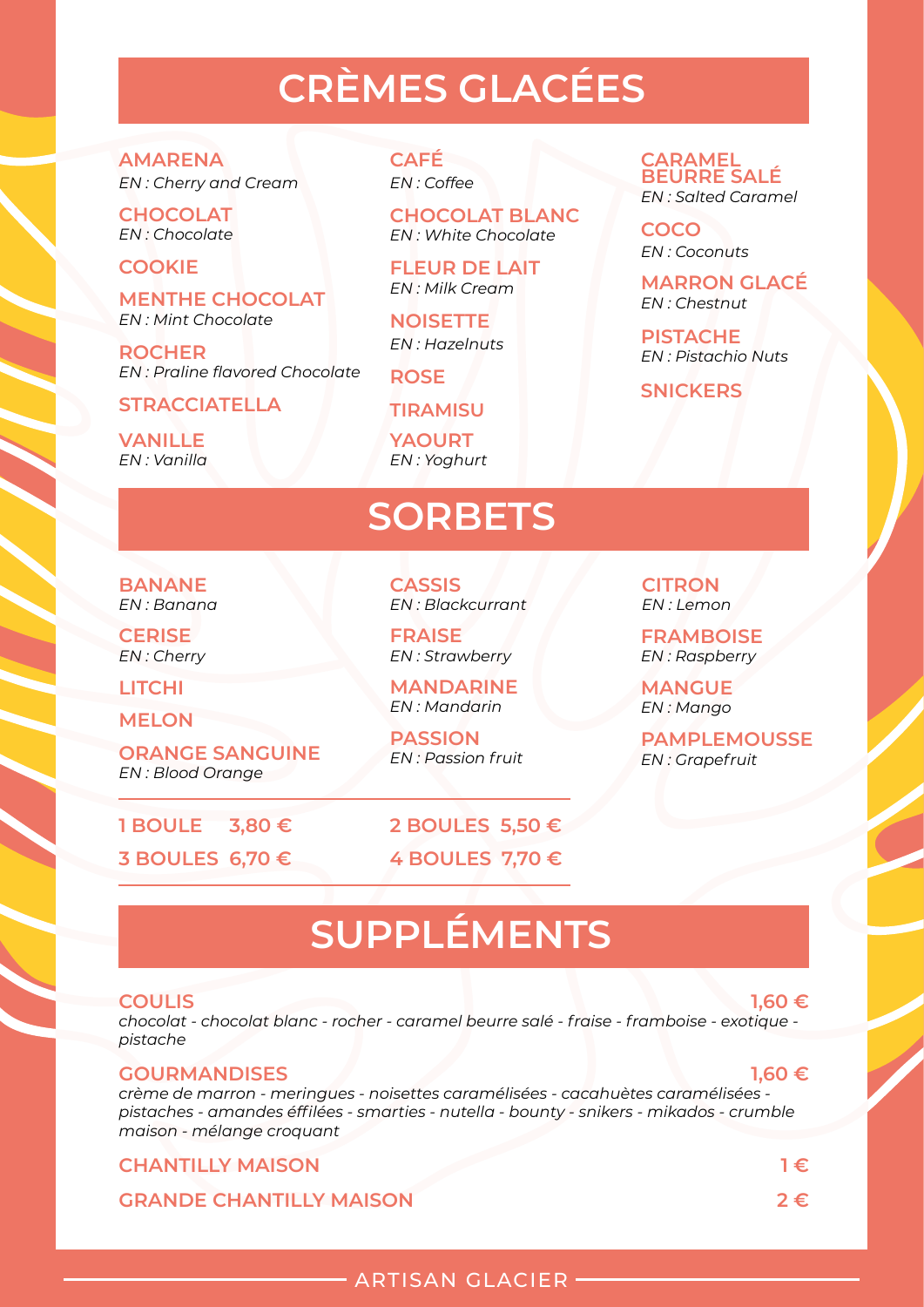## **COUPES ENFANTS**

### **BILLIE 4,60 €**

**LILI 4,20 €**

*FR : 1 parfum au choix + bonbons EN : Ice-cream or sorbet, sweets*

## *FR : 1 parfum au choix, smarties*

*EN : 1 ice-cream or sorbet, smarties* 

**PAULO 6,30 €**

**TOMI 5,10 €** *FR :1 parfum au choix + fruits frais EN : 1 ice-cream or sorbet, and fresh fruits*

*FR : Snickers, cookies et mikados EN : Ice-cream snickers, cookies and mikados*

**PETITE CHANTILLY 0,50 €** *EN : Tiny whipped cream*

# **COLLECTION «ON DIRAIT LE SUD»**

### **CAGNARD 10,80 €**

*FR : Sorbet ananas, mangue et melon, coulis exotique, ananas fruit, chantilly maison EN : Pineapple, mango and melon, exotic coulis, pineapple fruits and whipped cream*

*FR : Glace caramel beurre salé, vanille, sorbet framboise, coulis framboise, crumble maison, framboises fruits, chantilly maison*

*EN : Salted caramel, vanilla and raspberry, raspberry coulis, crumble, raspberries fruits and whipped cream*

**CHILL 10,80 €** *FR : Sorbet citron, cassis et passion, citron, coulis framboise, menthe fraîche et chantilly maison EN : Lemon, blackcurrant and passion fruit, agua lemon, raspberry coulis, fresh mint* 

*and whipped cream*

### **CRAINT DEGUN 10 €**

*FR : Glace coco et chocolat blanc, coulis chocolat blanc, noisettes caramelisées, coco râpée, chantilly maison EN : Coconut and white chocolate, white chocolate coulis, hazelnuts caramelised,* 

*grated coconut and whipped cream*

### **FADA 10,80 €**

*FR : Glace yaourt et pistache, sorbet orange sanguine, coulis pistache, oranges fruits, pistaches, chantilly maison EN : Yoghourt, pistachio, orange, pistachio coulis, oranges, pistachio nuts and whipped cream*

### **VERITABLE AGUA LEMON 3,50 €**

## **CAGOLE 10,80 €**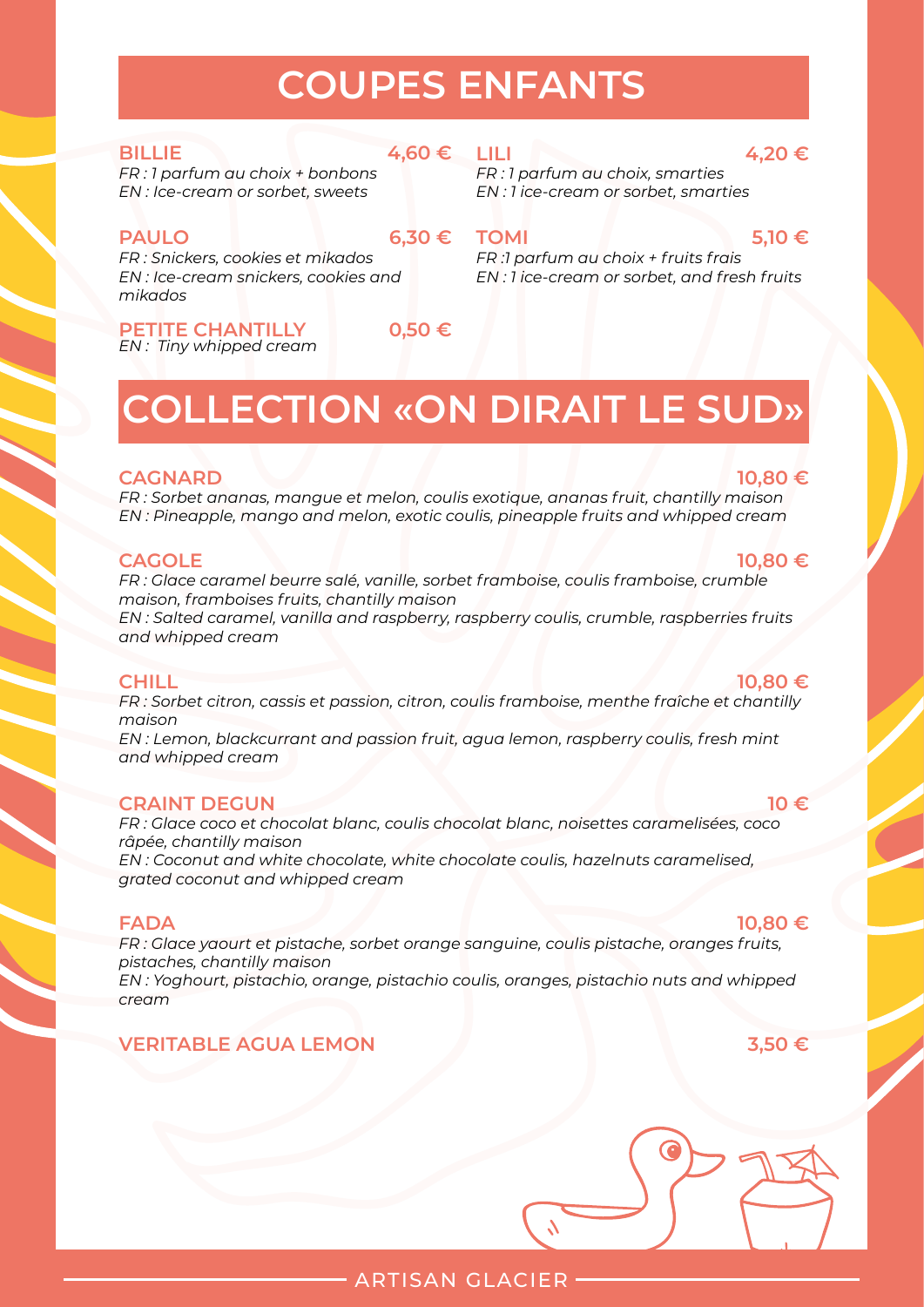## **GRANDS CLASSIQUES**

### **AFFOGATO CAFÉ** 5,40 €

*FR : 1 parfum au choix, café expresso à verser sur glace EN : 1 flavor of your choice, expresso coffee to pour on*

### **AFFOGATO CHOCOLAT 5,40 €**

*FR : 1 parfum au choix, chocolat noir italien à verser sur la glace EN : 1 flavor of your choice, italian chocolate to pour on*

### **BANANA SPLIT 10,90 €**

*FR : Glace vanille et chocolat, sorbet fraise, fruit banane, coulis chocolat, amandes effilées, chantilly maison EN : Vanilla and chocolate ice-cream, strawberry sorbet, banana, chocolate coulis flaked almonds, whipped cream*

### **CAFÉ LIÉGEOIS 9 €**

*FR : Glace vanille et café, café expresso, coulis café, chantilly maison EN : Coffee and vanilla ice-cream, expresso coffee, whipped cream*

### **CARAMEL LIÉGEOIS 8,80 €**

*FR : Glace vanille et caramel beurre salé, coulis caramel beurre salé, chantilly maison EN : Vanilla and salted caramel ice-cream, salted caramel coulis, whipped cream*

### **CHOCOLAT BLANC LIÉGEOIS 9 €**

*FR : Glace vanille et chocolat blanc, chocolat blanc italien, coulis chocolat blanc, chantilly maison EN : Vanilla and white chocolate ice-cream, italien white chocolate and coulis, whipped cream*

### **CHOCOLAT LIÉGEOIS 9 €**

*FR : Glace vanille et chocolat, chocolat noir italien, coulis chocolat, chantilly maison EN : Chocolate and vanilla ice-cream, italian hot chocolate, chocolate coulis, whipped cream*

### **DAME BLANCHE** 8,10 €

*FR : Glace vanille 2 boules, coulis chocolat, chantilly maison EN : Vanilla ice-cream (2 balls), coulis chocolat, homemade whipped cream*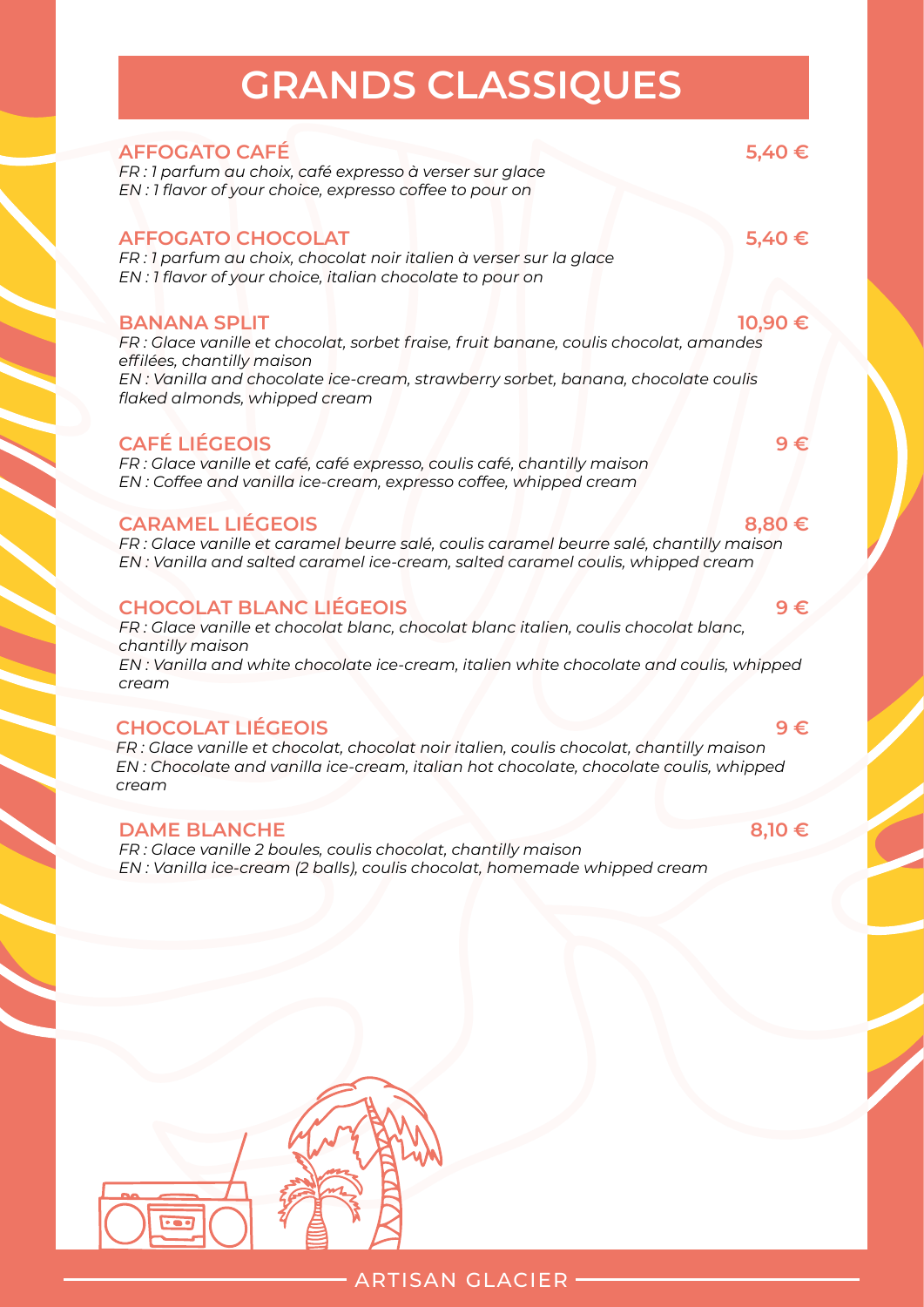## **COUPES POUR DEUX**

### **COPPA FRUITTA 19,60 €**

*FR : Sorbet framboise, orange, melon, fraise, litchi, assortiment fruits frais, coulis fraise et framboise EN : Raspberry, peach, melon, strawberry and litchi sorbets, fresh fruits, strawberry and raspberry coulis*

### **COPPA GOLOSA 19,60 €**

*FR : Snickers, caramel beurre salé, fleur de lait, cookies, rocher, coulis rocher, 3 billes choco, chantilly maison EN : Snickers, salted caramel, milk cream, cookie, rocher, crunchie coulis, chocolate balls, homemade whipped cream*

### **COPPA PER 2 17,50 €**

*FR : 6 parfums aux choix, 2 coulis aux choix, chantilly maison EN : 6 flavors of your choice, 2 coulis of your choice, home made whipped cream*

### **ROMÉO ET JULIETTE 16 €**

*FR : Glace vanille, sorbet fraise, coulis de fraise, fruit fraise, chantilly maison, glace chocolat, glace stracciatella, coulis chocolat, mikados, chantilly maison EN : Vanilla ice-cream, strawberry sorbet, strawberry coulis, strawberries, homemade whipped cream*

## **COUPES GOURMANDES**

### **CARMELLA 10 €**

*FR : Glace caramel beurre salé, snickers, coulis chocolat, coulis caramel beurre salé, snickers, chantilly maison*

*EN : Salted caramel and snickers ice-cream, chocolate and salted caramel coulis, snickers homemade whipped cream*

### **CATIA 8,80 €**

*FR : Glace café, glace tiramisu, coulis café, chantilly maison EN : Coffee and tiramisu ice-cream, coffee coulis, homemade whipped cream*

### **ENNIO 12,40 €**

*FR : Glace coco, cookie, fraise, coulis chocolat blanc, coulis fraise, fruit fraise, coco rapée chantilly maison*

*EN : Coconut and cookie ice-cream, strawberry sorbet, white chocolate and strawberry coulis strawberries, grated coconut, homemade whipped cream*

### **GINA** 8,80 €

*FR : Glace noisette, stracciatella, coulis nutella, chantilly maison EN : Hazelnuts and stracciatella ice-cream, nutella coulis and homemade whipped cream*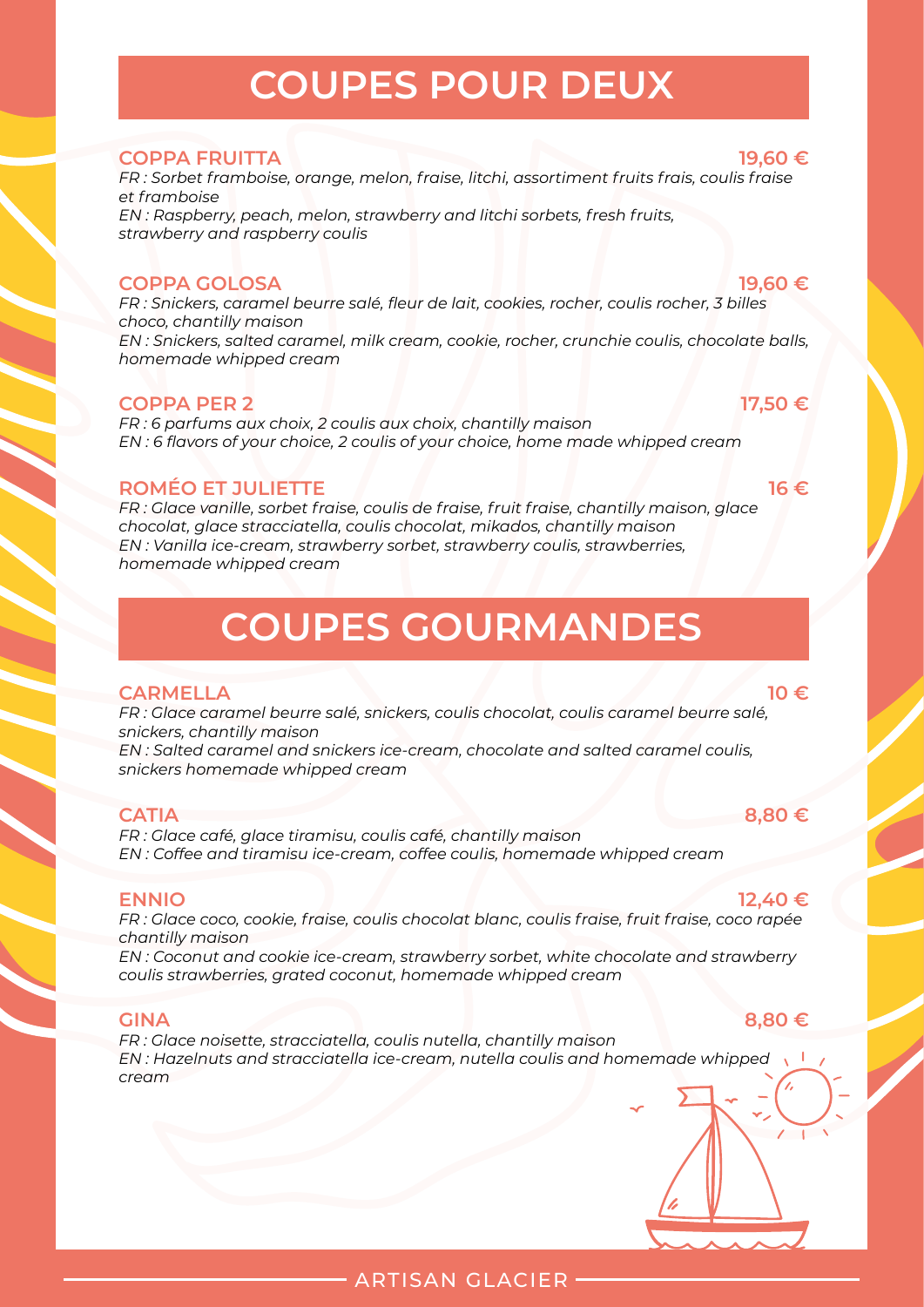### **GIUSEPPE 9,80 €**

*FR : Glace chocolat, cookie, coulis rocher, mikado, chantilly maison EN : Chocolate and cookie ice-cream, rocher coulis, mikados, whipped cream*

### **GRAZIELLA 10 €**

*FR : Glace coco, stracciatella, coulis chocolat, coco rapé, bounty, chantilly maison EN : Coconuts and stracciatella ice-cream, chocolate coulis, grated coconuts, bounty, whipped cream*

### **GUIDO 8,80 €**

*FR : Glace noisette, coulis chocolat blanc, meringues, noisettes caramélisées, chantilly maison*

*EN : Hazelnuts ice-cream, white chocolate coulis, meringue, caramelised hazelnuts and homemade whipped cream*

### **ISABELLA 10,30 €**

*FR : Glace rocher, glace vanille, fruit fraise et banane, coulis fraise, chantilly maison EN : Praline flavoured chocolate ice-cream, banana sorbet, strawberries and bananas, strawberry coulis and whipped cream*

**IVA 10,80 €** *FR : Glace chocolat blanc, vanille, mangue, coulis chocolat blanc, coulis exotique, crumble maison, mangue fruit, chantilly maison EN : Vanilla and white chocolate ice-cream, mango sorbet, white chocolate coulis, exotic coulis crumble, mango fruits and homemade chantilly*

### **JACOPO 10 €**

*FR : Glace marron glacé, vanille, coulis chocolat, crème de marron, chantilly maison EN : Chesnuts and vanilla ice-cream, chocolate coulis, chesntuts cream, homemade whipped cream*

### **JESSICA 10,30 €**

*FR : Glace pistache, noisette,snickers, coulis rocher, mélange croquant, chantilly maison EN : Pistachio, hazelnut and snickers ice-cream, rocher coulis, nuts mix, homemade whipped cream*

*FR : Glace caramel beurre salé et chocolat blanc, chocolat blanc italien, coulis caramel beurre salé, amandes effilées* 

*EN : Salted caramel and white chocolate ice-cream, custard, salted caramel coulis, flaked almondshomemade whipped cream*

*FR : Trilogie de chocolats (noir, blanc et rocher), coulis rocher, noisettes caramélisées EN : Chocolate trilogy (dark, white and praline), crispy chocolate coulis, caramelised hazelnuts*

**VICENZO 9,80 €** *FR : Glace Chocolat et noisette, coulis de chocolat, meringues maison, chantilly maison EN : Chocolate and hazelnut ice-cream, chocolate coulis, moemade meringue, whipped cream*



### **TERENZIO 11,10 €**

### **SICILIA 10,80 €**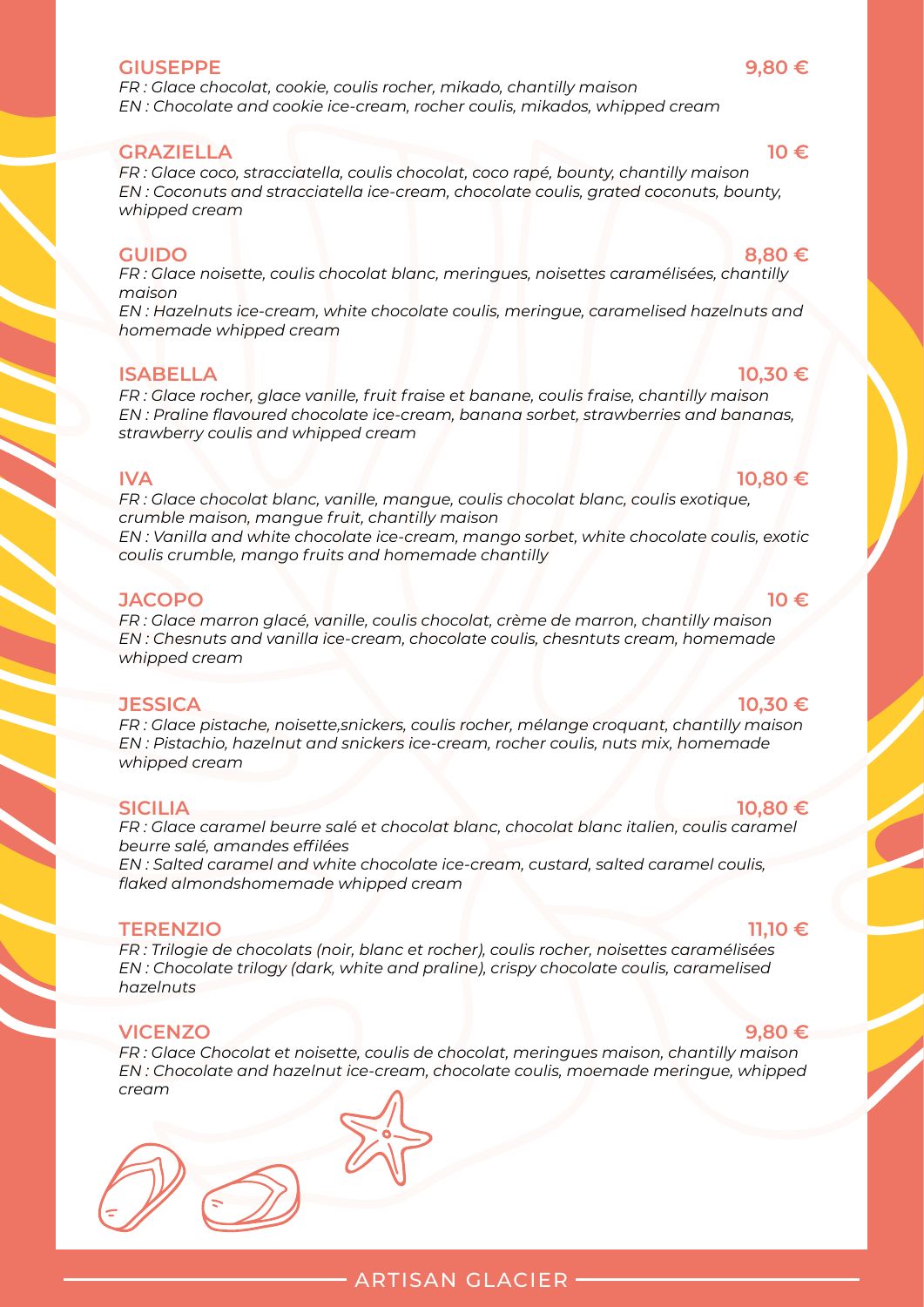## **COUPES AUX FRUITS FRAIS**

**ALFIO 9,80 €** *FR : Sorbet mangue et fraise, jus d'orange pressé, fruit fraise, coulis de fraise EN : Mango and strawberry sorbet, orange juice, strawberries, strawberry coulis*

**ANNA 10,80 €** *FR : Sorbet orange sanguine, fraise, cerise, jus d'orange pressé, coulis de fraise, crumble maison, fruit fraise EN : Blood orange, strawberry, cherry sorbet, orange juice, strawberry coulis, crumble, strawberry*

### **ANTONIO 9,80 €**

*FR : Sorbet citron et cerise, fruit et jus de pamplemousse frais, coulis de framboise EN : Lemon and cherry sorbet, grapefruit juice and fruit, raspberry coulis*

### **PAOLA 7,30 €**

*FR : 1 parfum au choix, 1 fruit frais au choix, chantilly maison EN : 1 flavor of your choice, 1 fresh fruit of your choice, whipped cream*

### **CAMILLA 9,80 €**

*FR : Glace vanille, sorbet fraise, coulis et fruit fraise, chantilly maison EN : Vanilla ice-cream, strawberry sorbet, strawberry coulis and fruit, whipped crream*

### **CORRADO 9,80 €**

*FR : Sorbet mangue et banane, fruit banane, coulis chocolat, chantilly maison EN : Mango and banana sorbet, banana, chocolate coulis, whipped cream*

### **DONATELLA 11,30 €**

*FR : Sorbet mandarine, citron, pamplemousse, assortiment de fruits frais, chantilly maison*

*EN : Mandarin, lemon, grapefruit sorbet, fresh fruits, whipped cream*

### **LETIZIA 10 €**

*FR : Sorbet banane, glace vanille, coulis nutella, fruit banane, amandes effilées, chantilly maison EN : Banana sorbet, vanilla ice-cream, nutella coulis, bananas, flaked almonds, whipped cream*

### **LORENZO 10 €**

*FR : Glace pistache et framboise, coulis de framboise et de pistache, éclats de pistaches et framboises fruits, chantilly maison*

*EN : Pistachio and raspberry ice-cream, pistachio and raspberry coulis, pistachio and raspberries, whipped cream*

### **MANGO 10,20 €**

*FR : Glace yaourt et sorbet mangue, coulis exotique, fruits exotiques (ananas, kiwi, mangue), chantilly maison*

*EN : Yoghurt ice-cream, mango sorbet, exotic fruit coulis, exotic fruits (pineapple, kiwi, mango) homemade whipped cream*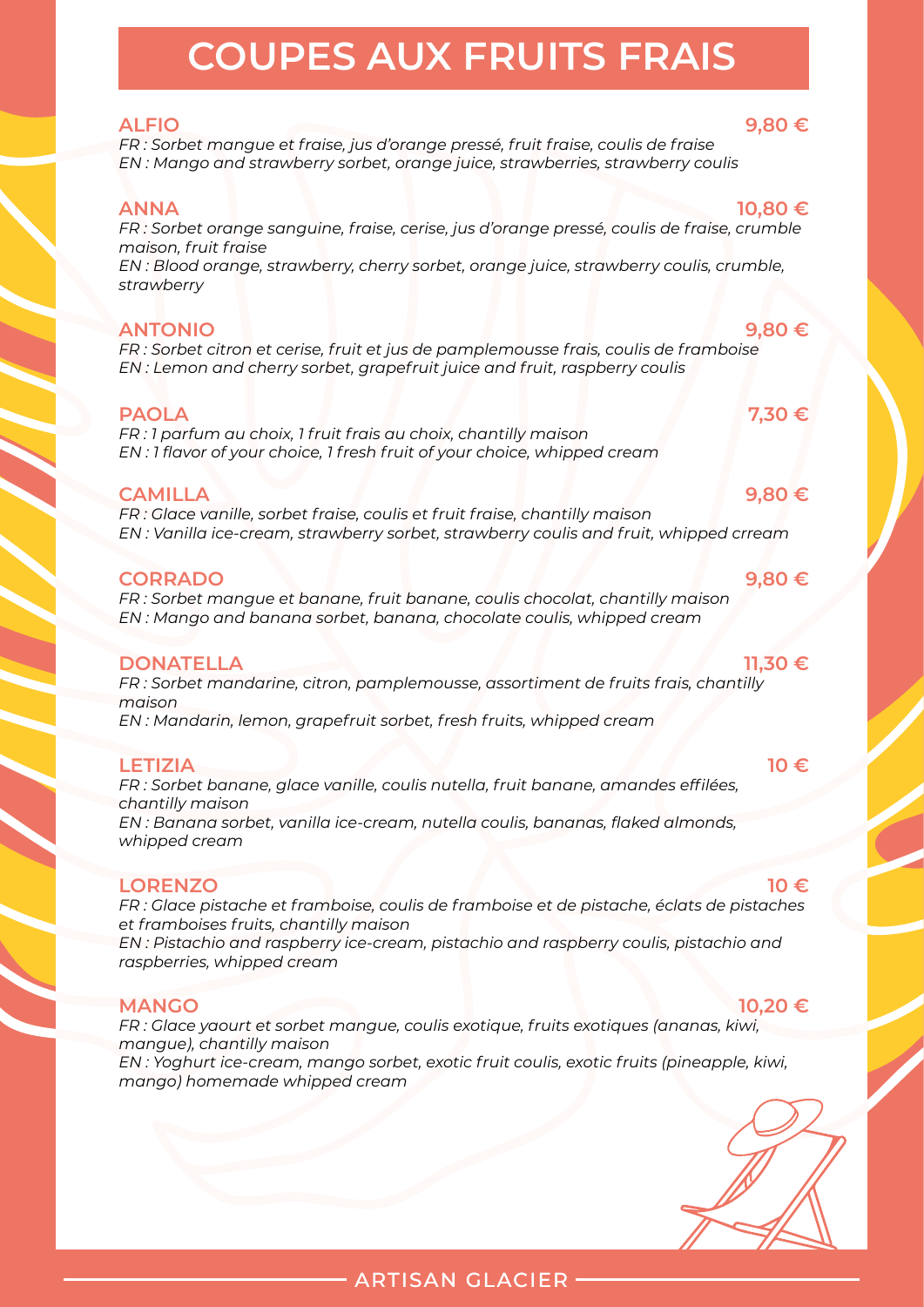### **MARCELLO 9,80 €**

*FR : Glace yaourt, sorbet fraise, fruit fraise, crumble maison, chantilly maison EN : Yoghurt Ice-cream, Strawberry sorbet, Strawberries, homemade crumble and whipped cream*

**MARIA 8,80 €** *FR : Glace yaourt et marron glacé, crème de marron, chantilly maison EN : Yoghurt and chesnut ice-cream, chestnut cream and homemade whipped cream*

*FR : Sorbet fraise, framboise, cerise, coulis framboise, fruit fraise et framboise et chantilly maison EN : Strawberry, raspberry, cherry sorbets, raspberry coulis, and red fruits, homemade whipped cream*

### **ORFEO 9,60 €**

*FR : Glace yaourt, sorbet framboise, coulis de framboise, fruit framboise, chantilly maison*

*EN : Yoghurt Ice cream, raspberry sorbet, raspberry coulis, raspberries, homemade whipped cream*

### **ORNELA 10,20 €**

*FR : Glace yaourt et noisette, coulis de framboise, crumble maison et assortiment de fruits frais EN : Yoghurt and hazelnuts Ice-cream, raspberry coulis, homemade crumble and fresh fruits*

### **ROSALINA 10,80 €**

*FR : Glace rose, litchi, framboise, meringues maison, fruit framboise, chantilly maison EN : Rose, litchi and raspberry ice ccream, meringue, raspberries, whipped cream*

### **THELMA 8,30 €**

*FR : Glace chocolat blanc, coulis pistache, éclats de pistaches, fraise fruit, chantilly maison EN : White chocolate ice cream, pistachio coulis, pistachio nuts, strawberries, whipped cream*

### **VACHERIN 9,80 €**

*FR : Glace vanille, sorbet framboise, meringues maison, coulis framboise, chantilly maison EN : Vanilla ice-cream, raspberry sorbet, meringue, raspberry coulis and whipped cream*

### **VERONICA 9,80 €**

*FR : Glace coco, sorbet fraise, meringues maison, coulis de fraise, chantilly maison EN : Coconut ice-cream, strawberry sorbet, homemade meringue, strawberry coulis, whipped cream*

### ARTISAN GLACIER



### **NINA 10,20 €**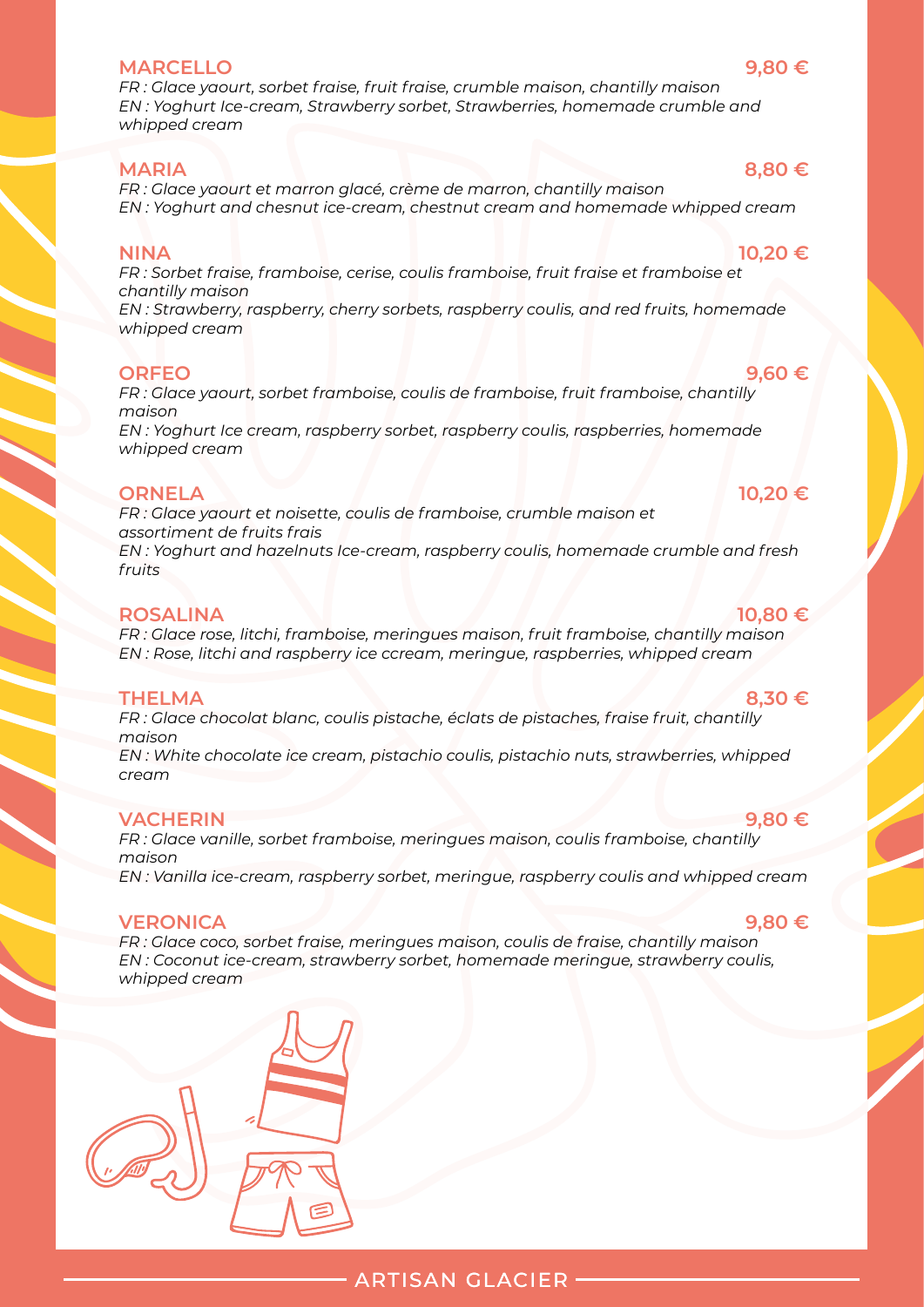## **BOISSONS FRAICHES**

### **ACE 5 €**

*FR : Orange, carotte, citron EN : Orange, carrot, lemon*

### **JUS DE CITRON 3,50 €**  *EN : Lemon*

### **JUS DE FRUITS FRAIS 4 €**

*FR : Orange, pamplemousse, pomme, EN : Orange, grapefruit, apple*

### **PAM 6 €**

*FR : Pomme, ananas, menthe fraîche EN : Apple, pineapple, fresh mint*

**POK 5,50 €**

**1,60 €**

### *FR : Pomme, orange, kiwi EN : Apple, orange, kiwi*

### **MILK SHAKE 6,50 €**

*FR : 1 ou 2 parfums au choix EN : 1 flavor of your choice*

### **DIABOLO 3,70 €**

### **SIROP**

 **2,50 €**

*Citron pac - Fraise - Grenadine - Orgeat - Menthe - Pêche* 

### **SODAS 3,50 €**

*Coca cola – Coca cola zéro - Heineken 0% - Ice tea - Limonade - Oasis - Perrier - Schweppes agrumes - Schweppes Tonic orangina*

| <b>PERRIER SIROP</b> | $3,70 \in$ |  |
|----------------------|------------|--|
| <b>VITTEL</b>        | $3 \in$    |  |

## **BOISSONS CHAUDES**

| <b>CAFÉ</b>                                                                         | <b>THÉS NOIRS</b><br>1,50€<br>Expresso - Expresso allongé - Ristretto |                                       |
|-------------------------------------------------------------------------------------|-----------------------------------------------------------------------|---------------------------------------|
| <b>DOUBLE EXPRESSO</b>                                                              | $3 \in$                                                               | <b>THÉS VERTS</b><br><b>INFUSIONS</b> |
| <b>CAFÉ CRÈME</b>                                                                   | 2,50 €                                                                |                                       |
| <b>CAFÉ VIENNOIS</b>                                                                | 3,50€                                                                 |                                       |
| <b>CAPPUCCINO</b>                                                                   | 3,50 €                                                                |                                       |
| <b>CHOCOLAT</b><br>Chocolat Français - Chocolat Italien -<br>Chocolat blanc italien | 3,50 €                                                                |                                       |

### **NOISETTE**

### **SUPPLÉMENT VIENNOIS 0,50 €**

*Chocolat Français - Chocolat Italien - Chocolat blanc italien*

| <b>THÉS NOIRS</b> | $3 \in$ |
|-------------------|---------|
| <b>THÉS VERTS</b> | $3 \in$ |
| <b>INFUSIONS</b>  | $3 \in$ |